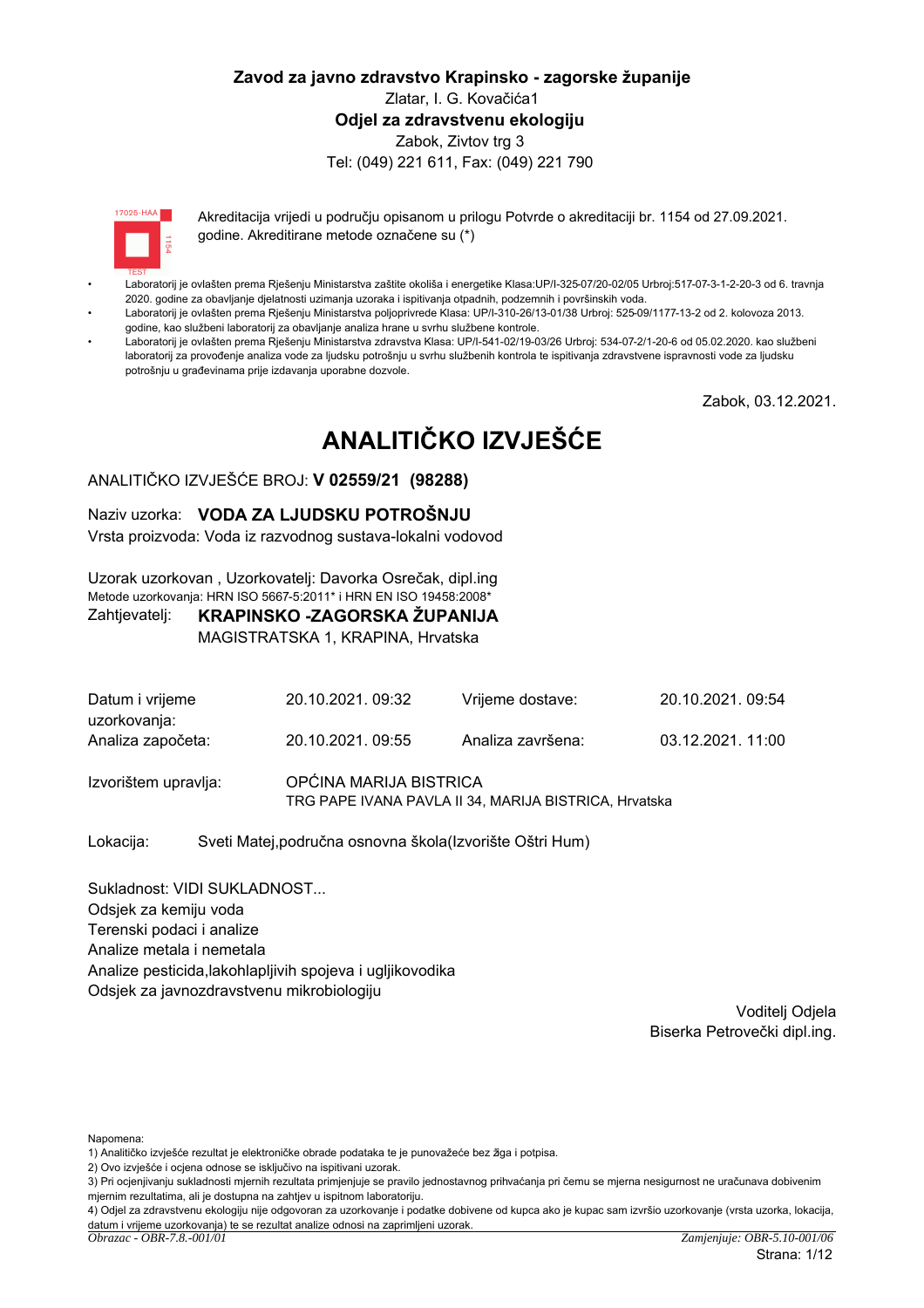Dostaviti:

- 1. KRAPINSKO ZAGORSKA ŽUPANIJA MAGISTRATSKA 1, KRAPINA
- 2. REPUBLIKA HRVATSKA DRŽAVNI INSPEKTORAT ŠUBIĆEVA 29, ZAGREB